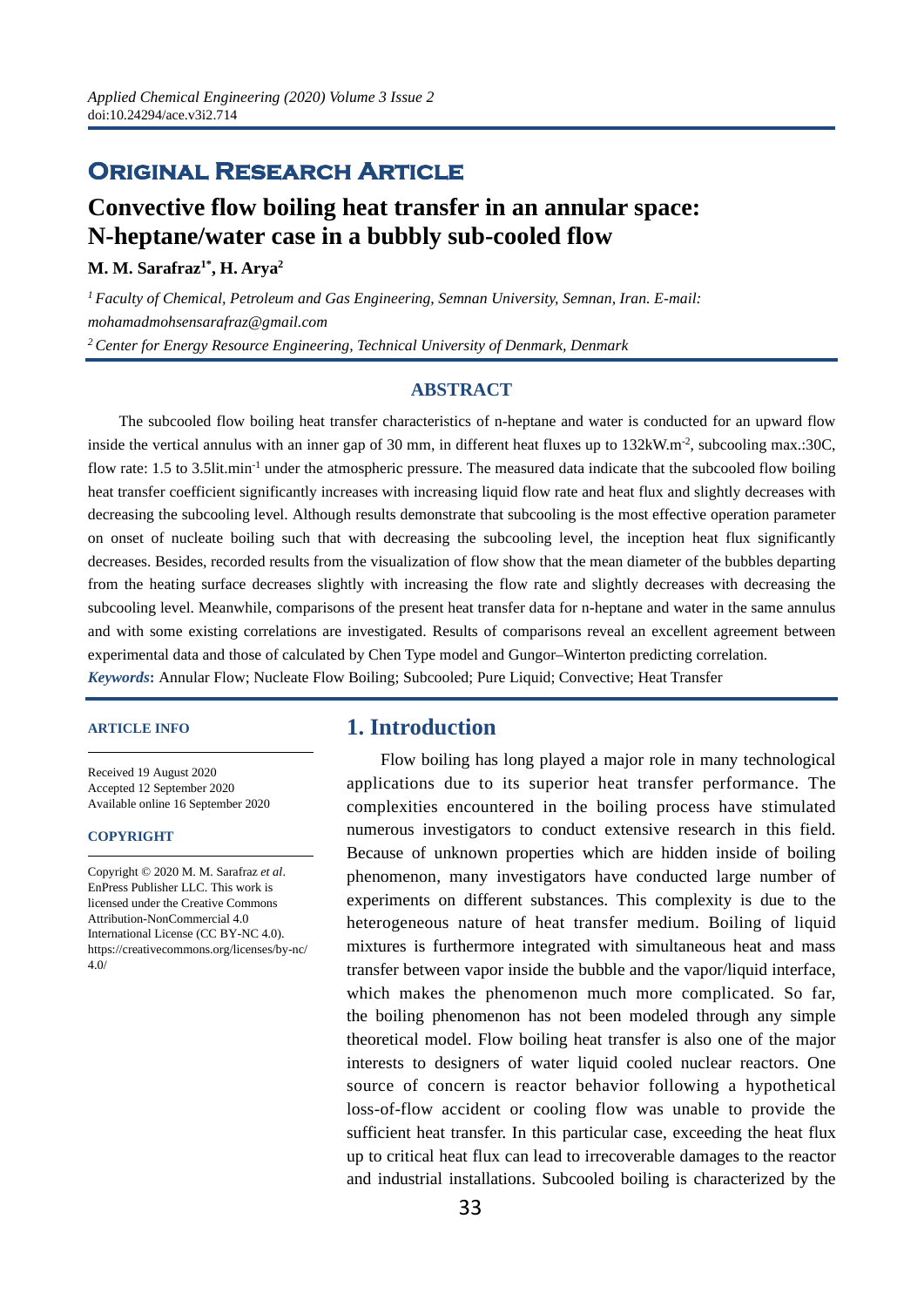generation of vapour bubbles at the heater surface, while the bulk temperature of the liquid is still below the saturation temperature. Bubbles detaching from the heat transfer surface collapse and condense in the subcooled liquid bulk, while this situation basically occurs in almost every reactor or high temperature surfaces. It is particularly significant in nuclear reactors and even around the rod fuel pools. Many researchers have been performed several experiments to investigate the effects of various parameters on the subcooled flow boiling heat transfer. On the basis of the coolant fluid component(s), conducted researches may be sorted in terms of investigation on the subcooled flow boiling heat transfer to either pure liquids or mixtures, although the main object of this experimental study is to investigate the first group of test fluids.

# **2. Literature review**

As an example of conducted researches, Zeitoun $[1]$  performed a subcooled boiling test in a high heat flux condition. However, the test section for the boiling heat transfer was short in length and local bubble parameters were not provided. Early visualization experiments carried out by Hewitt *et al*. [2] showed that the bubbles affect the nucleation activity. The presence of moving bubbles leads to the wave-induced nucleation phenomenon observed by Barbosa *et al*. [3]. He conducted experiments in a vertical annulus in which heat was applied to the inner surface of the tube. A dominance of nucleate boiling was observed at low qualities. At high qualities, nucleate boiling was partly or totally suppressed and forced convection became the dominant mechanism. Thus, one may conclude that in internal flow boiling, the heat transfer coefficient is a combination of two mechanisms: nucleate boiling and forced convection. The heat transfer coefficient might remain constant, decrease or increase depending on the contribution of these two mechanisms during forced saturation boiling. You et al.<sup>[4]</sup> conducted experiments on subcooled flow boiling heat transfer of water-sugar mixture to show the effects of heat flux, fluid velocity, and subcooling on the enhancement

of nucleate boiling heat transfer in the partial flow boiling regime, where both forced convection and nucleate boiling heat transfer occurred. They found that increasing the sugar concentration led to a significant drop in the observed heat transfer coefficient because of a mixture effect, which resulted in a local rise in the saturation temperature of sugar solution at the vapor-liquid interface. Peyghambarzadeh *et al*.<sup>[5]</sup> performed a large number of experiments to measure the heat transfer reduction and fouling resistance of CaSO<sub>4</sub> aqueous solutions and pure water in a vertical upward annulus under subcooled flow boiling condition. Experiments are designed so that the effects of different parameters such as solution concentration, wall temperatures, and heat flux as well as flow velocity on flow boiling heat transfer coefficient would be clarified. Ahmady *et al*. [6] conducted the experimental study of onset of subcooled annular flow boiling and surveyed the effect of pressure, mass flux, and inlet temperature of annulus on the inception heat flux. They illustrated that inlet temperature directly influences on the inception heat flux. For an extensive literature survey of flow boiling in conventional-size channels, the interested readers are referred to Kew and Cornwell<sup>[7]</sup> and Lin *et al.*,<sup>[8]</sup> or for small-diameter channels to Kandlikar and Grande<sup>[9]</sup> and Kandlikar<sup>[10]</sup>, or Chen<sup>[11]</sup> and Bergles *et al*.<sup>[12]</sup> In general, all existing approaches are either the empirical fits to the experimental data, or form an attempt to combine two major influences to heat transfer, namely, the convective flow boiling without bubble generation, and the nucleate boiling. Generally, that is done in a linear or nonlinear manner. Alternatively, there is a group of modern approaches based on models that start from modeling a specific flow structure and in such a way postulate more accurate flow boiling models, usually pertinent to slug and annular flows. One of the first major works in this area was that of Celata *et al*. [13] who reported data for binary mixtures in forced convection zone. They compared their data with other correlations such as Guerrieri and Talty<sup>[14]</sup>, but in each case, found considerable scatter. They then proposed their own correlation. Chang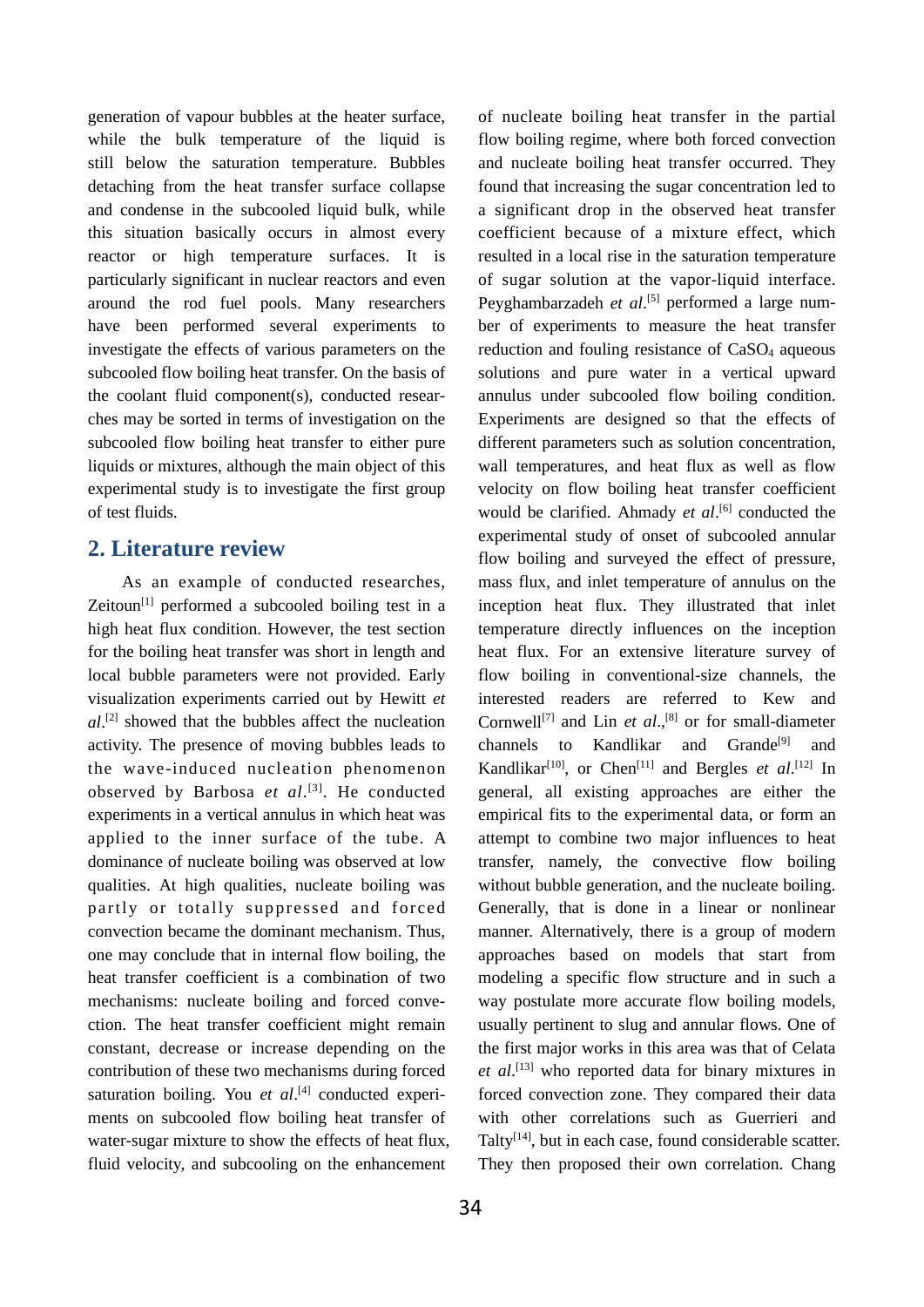and Kim<sup>[15]</sup> presented a survey of performance and heat transfer characteristics of hydrocarbon refrigerants and their mixtures (R290, R600, R600a, R290/R600and R290/R600) in a heat pump system. Sivagnanam *et al*.<sup>[16]</sup> studied subcooled flow boiling of binary mixtures on a long platinum wire and proposed correlations for the partial boiling and fully developed boiling. Ose and Kunigu $[17]$ conducted the experiments in order to clarify the heat transfer characteristics of the subcooled pool boiling and to discuss the effect of various parameters on the flow boiling heat transfer. A boiling and condensation model for numerical simulation of subcooled boiling phenomenon was developed too. Lima *et al*. [18] presented flow boiling heat transfer results of R-134a flowing inside a 13.84 mm internal diameter, smooth horizontal copper tube. They investigated the effect of types of flow on the flow boiling heat transfer mechanism and presented that a local minimum heat transfer coefficient systematically occurs within slug flow pattern or near the slug-to-intermittent flow pattern transition. The vapor quality at which the local minimum occurs seems to be primarily sensitive to mass velocity and heat flux. Thus, it is influenced by the competition between nucleate and convective boiling mechanisms that control the flow boiling. Hou *et al*.<sup>[19]</sup> investigated the boiling heat transfer in small diameter tubes using R134a as the working fluid. The heat transfer experiments were conducted with two stainless steel tubes of internal diameter 4.26 and 2.01 mm. They also conducted the flow visualization experiments using the same experimental facility with Pyrex glass tubes. A flow pattern map was obtained at a system pressure of 10 bar and tube diameter of 4.26 mm and the effects of different operating parameters on the flow boiling heat transfer coefficient have been experimentally investigated. Celata et al.<sup>[20]</sup> presented the results of the flow boiling patterns of FC-72 in a micro-tube inside the pyrex glass tube in order to obtain the visualization of the flow pattern along the heated channel. Different types of flow pattern were observed. The experiments represented various data at related heat fluxes and low sub-cooling levels. They showed different flow patterns in the presence of flow instabilities

in bubbly/slug flow and slug/annular flow. Orian *et al*. [21] conducted experimental study on the flow boiling of binary organic solution in a horizontal tube. An organic mixture of miscible fluids, chlorodifluoromethane (R22)–dimethyl-lacetamide (DMAC) was circulated through the experimental system. The influence of the heat source, flow rate, solution concentration, and operating pressure on the flow characteristics and the heat transfer coefficient was examined experimentally. Based on the experimental observation, an appropriate flow pattern map was constructed. Hetsroni *et al.* [22] studied the influence of concentration of surfactants on augmentation of heat transfer coefficient of mixtures inside the annulus and compared the results to that of pure water. They also reported that the addition of surfactant to the water produced a large number of bubbles of small diameter, which, at high heat fluxes, tend to cover the entire heater surface with a vapor blanket. Similarly, Inoue and Monde<sup>[23]</sup> investigated the effect of surfactant on the enhancement of the heat transfer coefficient in deionized water and ammonia/water mixtures. More relevant studies may also be found in the literature<sup>[24–27]</sup>.

The objective of this study is to identify the effect of operation parameters on subcooled flow boiling and comparing the experimental data with existing correlations. Several experiments were conducted covering different ranges of flow rate, inlet temperature (subcooling effect) and heat flux inside the vertical annulus. On the contrary, to similar earlier works, moreover than investigating on the effect of these operation parameters on flow boiling heat transfer coefficient, influence of operation parameters on the visualized mean bubble diameter size have simultaneously been surveyed. Then after, comparisons between some well-known predicting correlations (Chen type model and Gungor-Winterton) and experimental data were comparatively performed. For these models, results reveal the fair agreement between experimental data and those of calculated by correlations.

# **3. Experimental**

### **3.1. Experimental apparatus**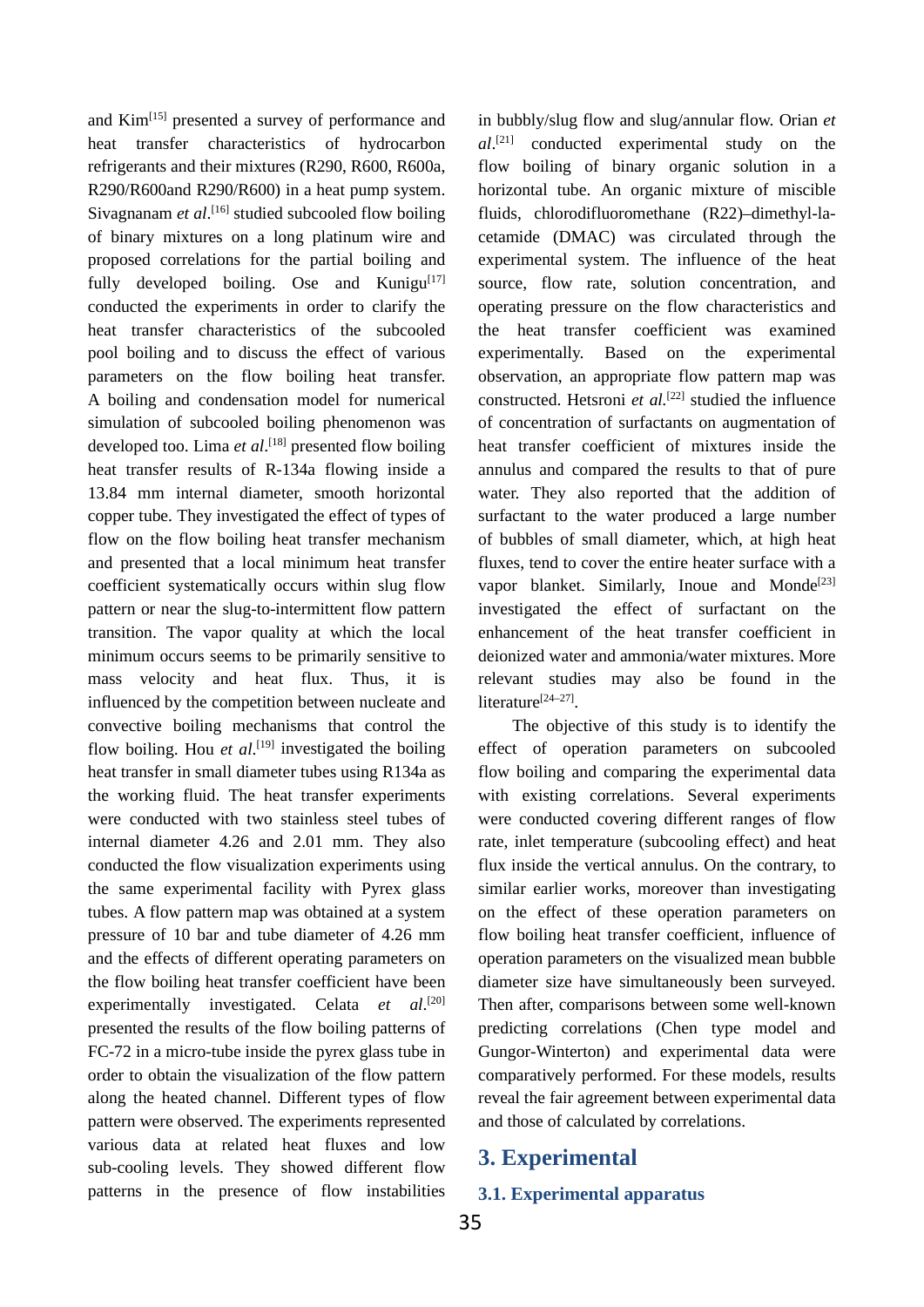**Figure 1** shows the test apparatus used for the present investigation. The liquid flows in a closed loop consisting of temperature controlled storage tank, centrifugal pump and the annular test section. The flow velocity of the fluid was measured with a calibrated vertical rotameter (manufactured by Sarir-teb Co.). The fluid temperature was measured by two PT-100 thermometers installed in two thermo-well located just before and after the annular section. The complete cylinder was made from stainless steel 316a. Thermometer voltages, current and voltage drop from the test heater were all measured and processed with a data acquisition system in conjunction with a PID temperature controller. The test section shown in **Figure 2** consists of an electrically heated cylindrical DC bolt heater (manufactured by Cetal Co.) with a stainless steel surface, which is mounted concentrically within the surrounding pipe. The dimensions of the test section are: diameter of heating rod, 20 mm; annular gap diameter (hydraulic diameter), 30 mm; the length of the pyrex tube, 500 mm; the length of stainless steel rod, 350 mm; the length of heated section, 150 mm which means that just the first 150 mm of stainless steel is heated uniformly and radially by the heater. The axial heat transfer thorough the rod can be ignored according to the insulation of the both ends of the heater. The heat flux and wall temperature can be as high as  $132,000$  W.m<sup>-2</sup> and  $150^{\circ}$ C, respectively. The local wall temperatures have been measured with four stainless steel sheathed K-type thermocouples which have been installed close to the heat transfer surface. The temperature drop between the thermocouples location and the heat transfer surface can be calculated from:

$$
T_w = T_{th} - q \frac{s}{\lambda_w} \tag{1}
$$

The ratio between the distance of the thermometers from the surface and the thermal conductivity of the tube material  $(s/\lambda_w)$  was determined for each K-type thermocouple by calibration using Wilson plot technique<sup>[28]</sup>. The average temperature difference for each test section was the arithmetic average of the four thermometers readings around the rod circumference. The average of 10 voltage readings was used to determine the difference between the wall and bulk temperature for each thermometer. All the K-type thermocouples were thoroughly calibrated using a constant temperature water bath, and their accuracy has been estimated to  $\pm 0.3$ K. The local heat transfer coefficient  $\alpha$  is then calculated from:

$$
\alpha = \frac{\dot{q}}{(T_{w} - T_{b})_{ave.}}\tag{2}
$$

To minimize the thermal contact resistance, high quality silicone paste was injected into the thermocouple wells. To avoid possible heat loss, main tank circumferences were heavily insulated using industrial glass wool. To control the fluctuations due to the alternative current, a regular DC power supply was also employed to supply the needed voltage to central heater. Likewise, to visualize the flow and boiling phenomenon and record the proper images, annulus was made of the pyrex glass. More details of the test section and apparatus are given in **Figures (1-2)**.



**Figure 1.** A scheme of the experimental apparatus**.**



**Figure 2.** Details of the annular space and the heating section**.**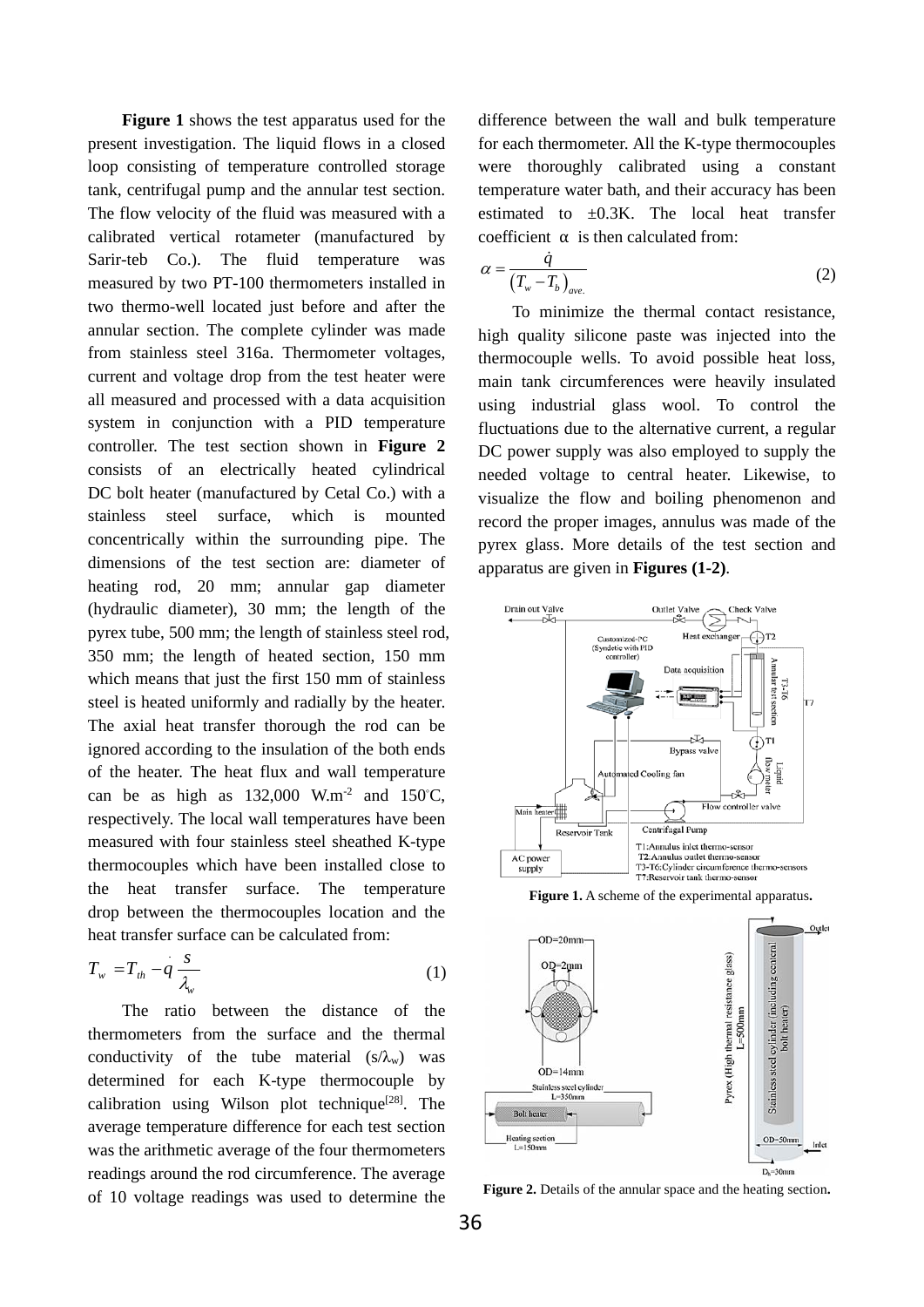#### **3.2 Experiment procedure**

Prior to commencing a test run, test heater, reservoir tanks and pipes were acid washed and were cleaned to remove any scale from previous experiments. Once the system was cleaned, the test solution and the cleaning agent were introduced to the reservoir tanks. Following this, the tank heater was switched on and the temperature of the system increased. When the fluid had reached the desired temperature, the pump was started and the rig allowed to be stabilized at the desired bulk temperature and velocity. Then, the power was supplied to the test heater and kept at a pre-determined value. The data acquisition system was switched on and temperatures, pressure and heat flux were recorded.

#### **3.3 Error analysis**

The uncertainties of the experimental results are analyzed by the procedures proposed by Kline and McClintock<sup>[29]</sup>. The method is based on careful specifications of the uncertainties in the various primary experimental measurements. The heat transfer coefficient can be obtained using Eq. (3):

$$
\alpha = \frac{\rho V C p (T_{\text{out}} - T_{\text{in}})}{(T_{\text{w}} - T_{\text{b}})_{\text{av.}}}
$$
(3)

As seen from Eq. (3), the uncertainty in the measurement of the heat transfer coefficient can be related to the errors in the measurements of volume flow rate, hydraulic diameter, and all the temperatures as follows.

$$
\alpha = f \{ V, A_h, (T_{out} - T_{in}), (T_w - T_b) \}
$$
 (4)

$$
\partial \alpha =
$$

$$
\sqrt{\left[\left(\frac{\partial \alpha}{\partial V}\right) \delta V\right]^2 + \left[\left(\frac{\partial \alpha}{\partial A}\right) \delta A\right]^2 + \left[\left(\frac{\partial \alpha}{\partial (Tout - Tin)}\right) \delta (Tout - Tin)\right]^2}
$$

$$
+ \left[\left(\frac{\partial \alpha}{\partial (Tw - Tb)}\right) \delta (Tw - Tb)\right]^2 \tag{5}
$$

According to the above uncertainty analysis, the uncertainty in the measurement of the heat transfer coefficient is 16.23%. The detailed results from the present uncertainty analysis for the experiments conducted here are summarized in Table 1. The main source of uncertainty is due to the temperature measurement and its related

devices.

| <b>Table 1.</b> Summary of the uncertainty analysis      |                         |  |
|----------------------------------------------------------|-------------------------|--|
| Parameter                                                | Uncertainty             |  |
| Length, width and thickness,<br>(m)                      | ± 0.0005                |  |
| Temperature, (K)                                         | $\pm 0.3K$              |  |
| Water flow rate, $(lit. min^{-1})$                       | $\pm$ 1.5% of readings  |  |
| Voltage, (V)                                             | $\pm$ 1% of readings    |  |
| Current, (A)                                             | $\pm$ 0.02% of readings |  |
| Cylinder side area, $(m2)$                               | $+4\times10^{-8}$       |  |
| Flow boiling<br>heat transfer<br>coefficient, $(W/m2 K)$ | ± 16.23%                |  |

### **3.4 Operation parameters**

The experimental apparatus provides the particular conditions to investigate the influence of heat fluxes, flow velocity, subcooling, and even concentration of mixture on flow boiling heat transfer coefficient (if binary or multi-component mixture is existed). Many experiments have been performed to investigate the effects of the operation parameters and subsequently, different values of parameters have been recorded. **Table 2** expresses the operation parameter conditions for water and n-heptane test fluids.

| <b>Table 2.</b> Operation parameter values and experimental data |
|------------------------------------------------------------------|
|------------------------------------------------------------------|

| Parameter       | <b>Heat flux</b>          | <b>Flow</b><br>rate | Subcooling           |
|-----------------|---------------------------|---------------------|----------------------|
| Unit $(SI)$     | $kW/m^2$                  | Lit/min             | $^{\circ}C$          |
| range           | 5-132                     | $1.5 - 3.5$         | $10-30$              |
| <b>Pressure</b> | <b>Reynolds</b><br>number | Data                | <b>Heat transfer</b> |
|                 |                           | points              | coefficient          |
| kPa             | ΙI                        | ΙI                  | $W/m^2$ . K          |

#### **3.5 Physical properties of tested mixture**

Water and n-heptane has been used as the test solution. The reported numerical values of physical properties are found to be inconsistent from different sources. In this investigation, all the physical properties have been calculated using standard correlations with known values of maximum expected uncertainty. The critical constants have been calculated using Joback method<sup>[30]</sup>. Expected uncertainty is reported equal to 7 K  $(-1\%)$  for Tc; 2 bar  $(-5\%)$ . Liquid density for mixtures has been calculated by Spencer and Danner<sup>[31]</sup> method with the maximum expected uncertainty of 7%. Liquid thermal conductivities for liquids had been predicted by methods summarized by Bruce *et al.*<sup>[32]</sup>. The expected uncertainties are reported less than 10% for pure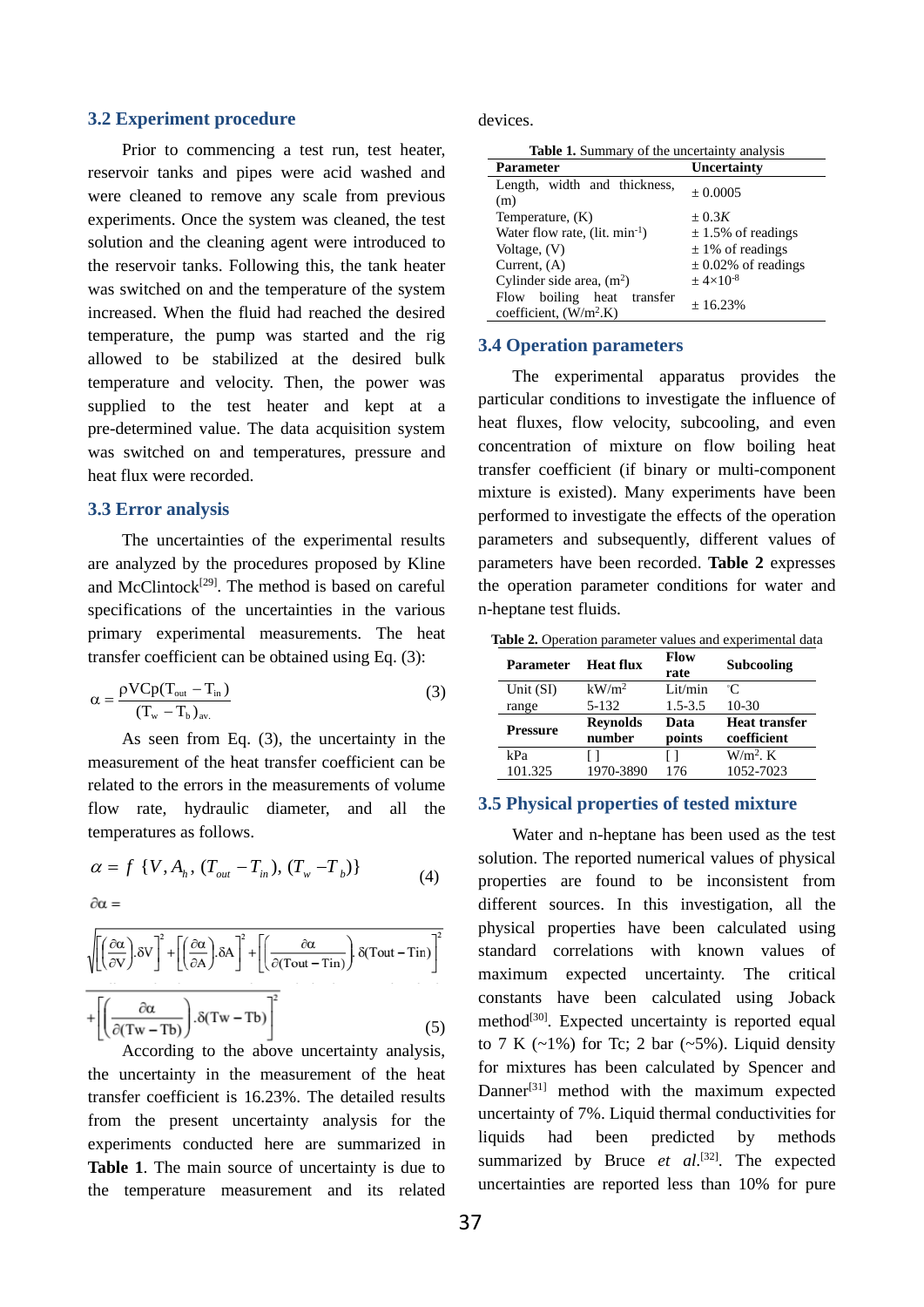liquids and up to 8% for liquid mixtures. Heat capacities for liquids have been calculated using  $Rxiicka$  and  $Domalski^{[33]}$  method, with the expected uncertainty less than 4%. The heat capacities of liquid mixtures are estimated by mole fraction averages of the pure component values.

## **3.6 Calibrating the test heater**

For the calibration of the test heater the well-known Wilson plot<sup>[34]</sup> was used which is explained here briefly. **Figure 3** shows a simple demonstration of the test heater and the locations of the thermocouples in it.



**Figure 3.** Thermocouple locations and calibration parameters**.**

As shown in **Figure 3**, the temperature shown by the thermocouple  $(T<sub>th</sub>)$  is not exactly equal but it is slightly higher than the actual temperature of the heat transfer surface  $(T_w)$ . This temperature difference is because of the conduction resistance of the heater material which is mounted between these two points. These temperatures can be related according to the energy balance under steady state condition:

$$
\mathbf{q} = \mathbf{U}(\mathbf{T}_{th} - \mathbf{T}_{b}) = \alpha(\mathbf{T}_{w} - \mathbf{T}_{b}) = \frac{\lambda}{s}(\mathbf{T}_{th} - \mathbf{T}_{w})
$$
\n<sup>(6)</sup>

This relation can be simplified as follows:

$$
\frac{1}{U} = \frac{1}{\alpha} + \frac{s}{\lambda} \tag{7}
$$

If  $\alpha$  can be calculated using some characteristics of the system like velocity, estimation would be obtained for s/λusing Eq. (4). For this purpose, the below relation is used:

$$
\mathbf{a} \propto \mathbf{f}.\mathbf{N}_{\mathbf{Re}} \tag{8}
$$

For the plain tubes, friction factor is related to Reynolds number according to Blasius relation as follows:

$$
\mathbf{f} \propto \frac{1}{\mathbf{N}_{\mathrm{Re}}^{0.25}} \tag{9}
$$

Having combinedtheequations 8 and 9, the following relation for heat transfer coefficient is obtained:

$$
\boldsymbol{\alpha} \propto \mathbf{N}_{\mathbf{Re}}^{0.75} \tag{10}
$$

Since the bulk temperature is constant in each experiment, Reynolds number is proportional to the fluid velocity. Considering this point and unifying all the constants as "β", the following equation will be obtained:

$$
\frac{1}{U} = \frac{\beta}{V^{0.75}} + \frac{s}{\lambda} \tag{11}
$$

Eq. (11) shows that the plot of 1/U versus  $1/\mathbf{V}^{0.75}$  for each thermocouple gives the values of s/ $\lambda$ as the intercept of the line. **Figure 4** shows the calibration plot of the different thermocouples used in the test heater<sup>[35]</sup>.



**Figure 4.** Calibration results for used K-type thermocouples**.**

This data were also taken under forced convective heat transfer to water at constant heat flux 8kW/m2 . As demonstrated in **Figure 4**, the values of  $s/\lambda$  for the thermocouples #1-4 are respectively equal to:  $2.97\times10^{-4}$ ,  $2.96\times10^{-4}$ ,  $2.85 \times 10^{-4}$ ,  $3.09 \times 10^{-4}$  m<sup>2</sup>K.W<sup>-1</sup>. Performing the experiments again at other heat fluxes gives the value of  $3\times10^{-4}$ m<sup>2</sup>K.W<sup>-1</sup>as an average value of s/ $\lambda$ for all the thermocouples. This value was then used for the calibration of the surface thermocouples using Eq.  $(6)$ .

# **4. Results and discussions**

When we published our previous work $[35]$ , we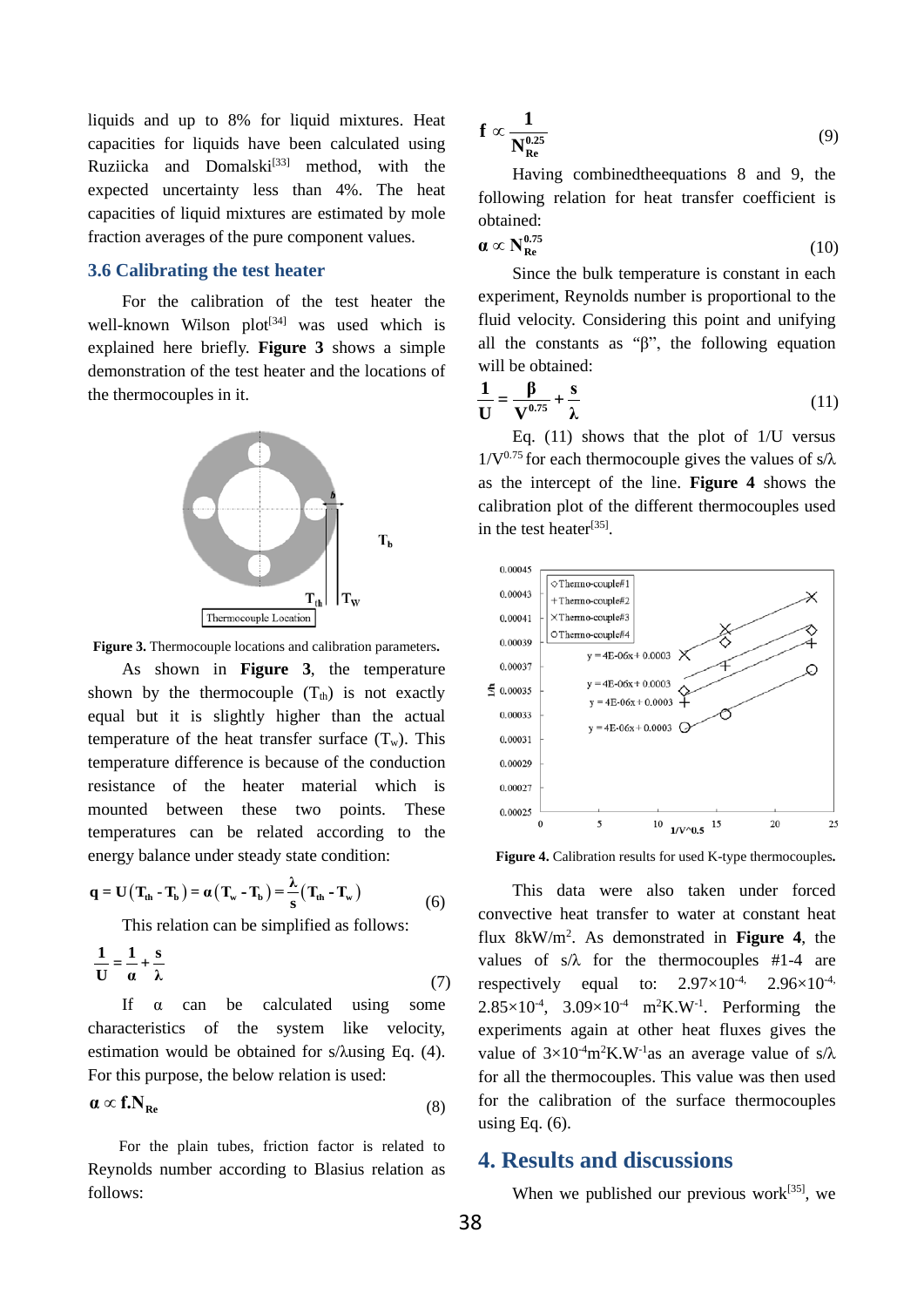paid less attention to the effect of operating parameters on the generated bubbled diameters. Therefore, we were determined to investigate the effect of operating parameter on heat transfer coefficient, the bubble formation and size of mean bubble diameter separately.

### **4.1. Effect of heat flux**

### **4.1.1 Effect of heat flux on flow boiling heat transfer coefficient**

It is more convenient to show the effect of heat fluxon the flow boiling heat transfer coefficient in explicit terms of heat flux versus flow boiling heat transfer coefficient. **Figures (5-6)** show typical measured flow boiling heattransfer coefficients as a function of heat flux for pure n-heptane and deionized water, respectively, over a wide range of fluid velocity. Two distinct regimes can be observed: 1) at low heat fluxes, heat transfer occurs by convection mechanism and the heat transfer coefficient is almost independent of the heat flux and slightly changes can be observed with increasing the heat flux. It is because of the superimposed natural convection currents and due to changes in the physical properties of the fluids such as density, heat capacity and even viscosity of fluid, all as a result of the increased wall superheat. It must be Considered that natural convection is a result of density differences and is, therefore, most prominent at higher heat fluxes and low velocities.



**Figure 5.** Forced convective and flow boiling heat transfer coefficient of n-heptane**.**



**Figure 6.** Forced convective and flow boiling heat transfer coefficient of water**.**

#### **4.1.2 Effect of heat flux on visual bubble size**

Many experiments have been performed to investigate the effect of heat flux on the bubble diameter. Visual recorded imagesdemonstrated that with increasing the heat flux (particularly at higher heat fluxes); the departure bubble diameter significantly increases over the different flow rates. In result of local vaporization inside the flow, amount of vapor that is captured inside the generated bubbles dramatically increases and subsequently, apparent size of bubbles increases. **Figures 7 (A-F)** depict the effect of heat flux on rate of bubble formation as well as the bubble diameter for n-heptane at different heat fluxes.

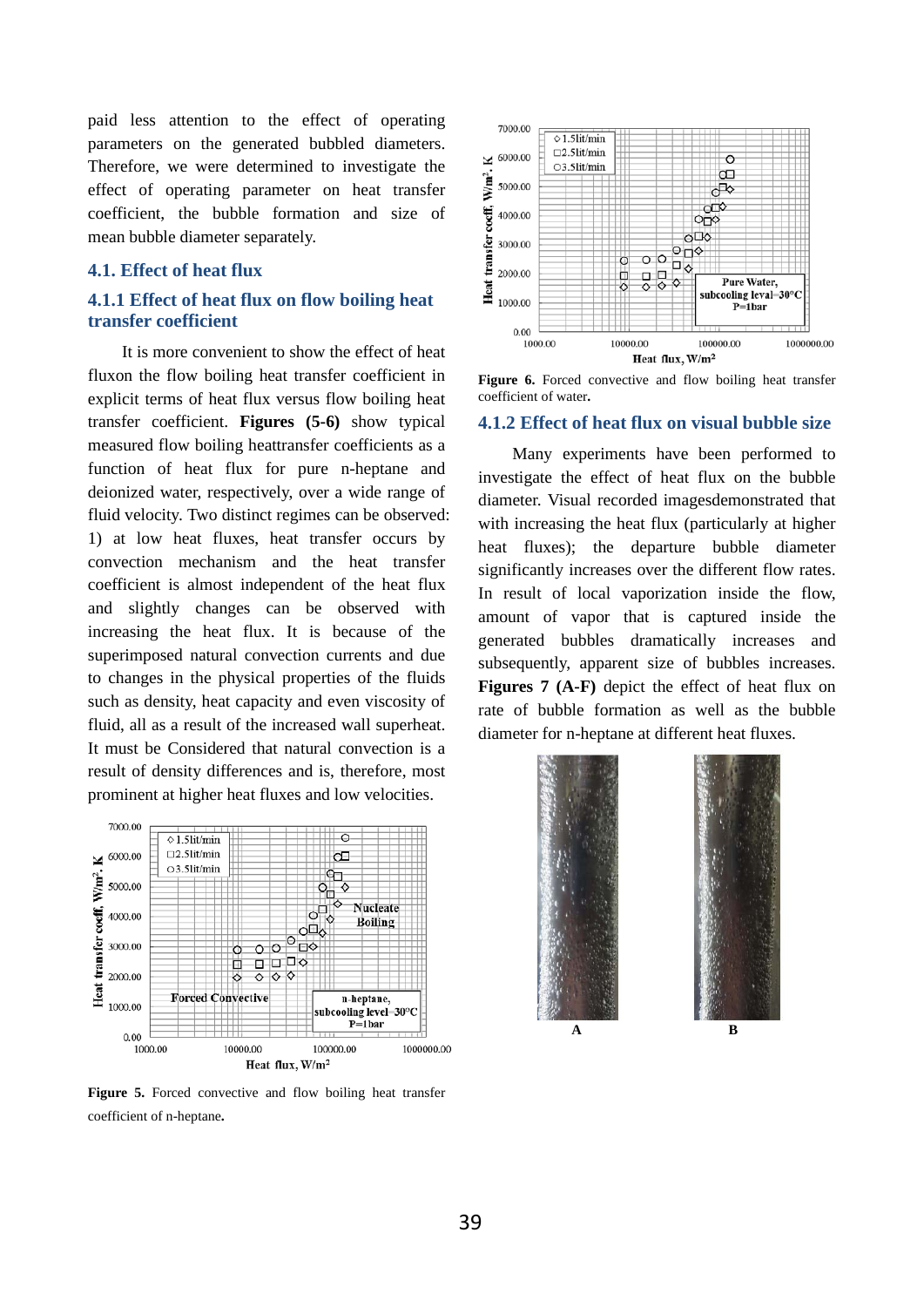

**Figure 7. A:** bubble formation at heat flux 45 kW/m<sup>2</sup>; **B:** bubble formation at heat flux 54 kW/m2; **C:** bubble formation at heat flux 63 kW/m2; **D:** bubble formation at heat flux 91 kW/m<sup>2</sup>; **E:** bubble formation at heat flux 110 kW/m<sup>2</sup>; **F:** bubble formation at heat flux 132 kW/m2**.**

#### **4.2 Effect of fluid flow rate**

## **4.2.1 Effect of liquid flow rate on heat transfer coefficient**

Liquid flow rate may be considered as a one of the most effective parameter on flow boiling heat transfer coefficient so that with increasing the flow rate of fluid, the flow boiling heat transfer coefficient dramatically increases for both of n-heptane and pure water at any conditions, although flow rate has insignificant influence on the Forced convective heat transfer but in contrast, significant effect of flow rate is clearly seen on the flow boiling heat transfer mechanism and subsequently flow boiling heat transfer coefficient. **Figure 8** indicates the influence of flow rate on the Forced convective and flow boiling heat transfer coefficient for n-heptane. As can be seen, the higher flow rate, the higher flow boiling heat transfer

coefficient is seen. Similar to n-heptane, for pure water the same condition can be seen and with increase of flow rate, higher flow boiling heat transfer coefficient is observed.



**Figure 8.** Effect of flow rate on flow boiling heat transfer coefficient of n-heptane (fordeionized water, similar condition is seen)**.**

## **4.2.2 Effect of fluid flow rate on bubble diameter**

As can be seen in **Figure 9**, at lower flow rate, larger bubbles are observed at constant heat fluxes. It maybe occur due to the fact that the time needed for the growth of bubbles reduces at higher flow rates; therefore, bubbles are smaller than those observed at higher flow rates. Also, it is found that bubble diameter in water is smaller than that of n-heptane and frequency of bubble generation in water is greater than that of n-heptane. This point may lead to the postulation of lower boiling point for water than n-heptane which leads to more water turns to the vapor in comparison with n-heptane at particular, constant temperature.



**Figure 9.** Effect of fluid flow rate on the bubble diameter in flow boiling of n-heptane at heat flux 85kW.m<sup>-2</sup>: A: Q=1.5lit/min, B: Q=2.5lit/min, C: Q=3.5lit/min**.**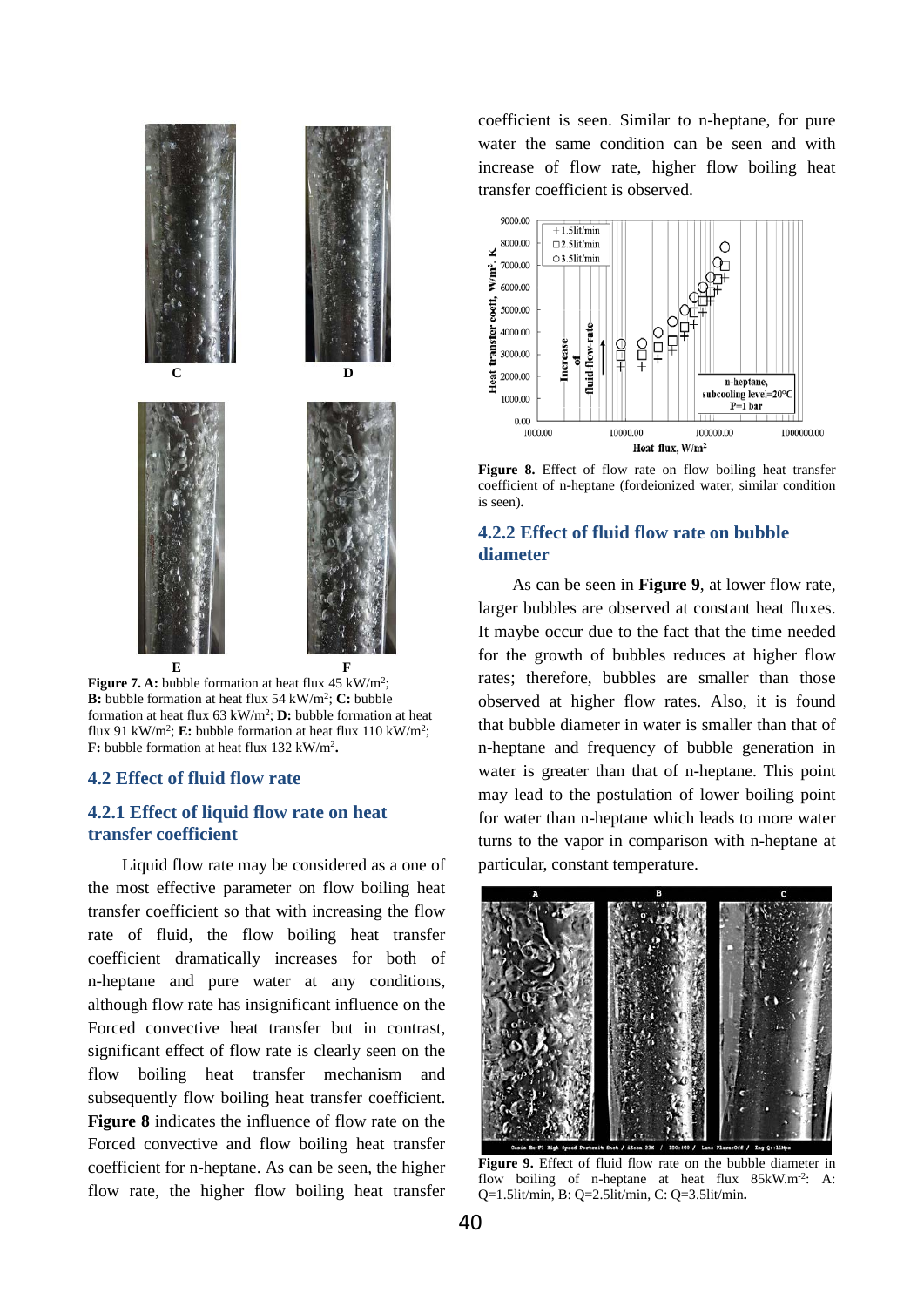## **4.3 Effect of subcooling level (inlet temperature)**

## **4.3.1 Effect of subcooling level on the flow boiling heat transfer coefficient**

**Figure 10** demonstrates the effect of liquid subcooling on the heat transfer coefficients of water and n-heptane at constant flow rate. Results show that the subcooled flow boiling heat transfer coefficient of both fluids increases as the subcooling increases. This increase in heat transfer coefficient manifests itself especially at higher heat fluxes. Conversely, under forced convective heat transfer regime, the subcooling temperature does not have strong influences on the heat transfer coefficient[35].



**Figure 10.** Comparison between heat transfer coefficient of flow boiling of n-heptane and water**.**

# **4.3.3 Effect of subcooling level on the bubble diameter**

Many experiments were performed to find any correlation or rational relation between bubble diameter and subcooling level but they did not show any particular relationship between subcooling level and size of bubbles, however, more studies indicated that the only effect of subcooling level may be seen on the onset of nucleate boiling (ONB)

where the first bubble arises from the heating section. In fact, the boundary between forced convective and nucleate boiling zone is ONB. Experiments show that the higher subcooling level causes that ONB point moved forward toward the higher heat flux, which means that at higher heat flux the first bubble is formed and seen. Briefly speaking, the lower subcooling level, the lower inception heat flux may be seen. **Figure 11** shows the effect of subcooling level on inception heat flux and ONB for both water and n-heptane test fluids.



**Figure 11.** Influence of subcooling level on bubble characteristics**.**

### **4.4 Comparison of results with existing correlations**

The obtained results may be used for engineering purposes $[37-49]$ ; therefore, these results must be compared with some well-known correlation to see how accurately these results are experimentally measured. The Chen model and Gungor-Winterton correlation are the ones of the most common used correlations used for predicting the flow boiling heat transfer coefficient. These correlations are given in **Table 3**.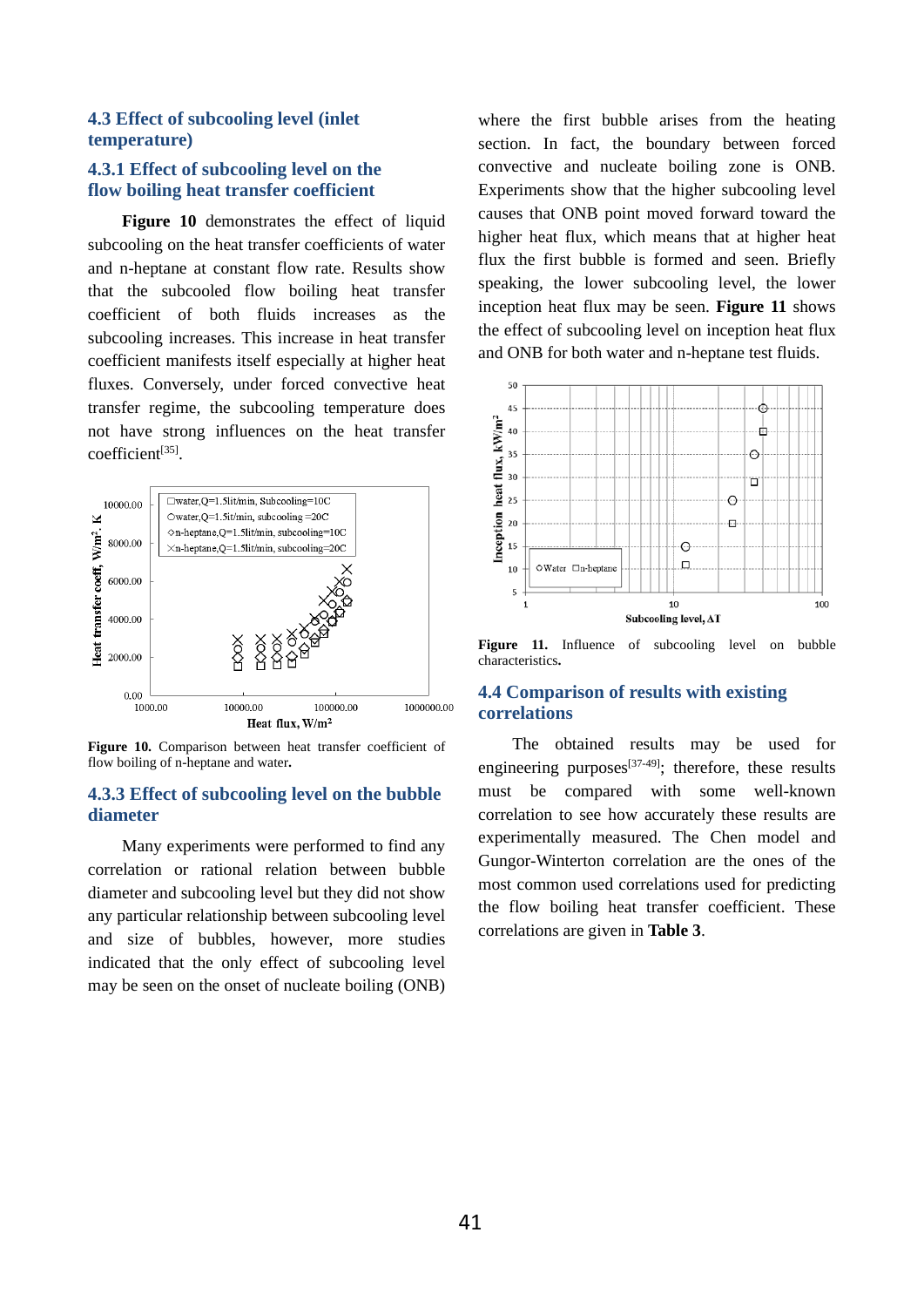1 Chen(1966)

**No. Author Correlation**

**The forced convective coefficient is calculated byDittus-Boelter** 1<br>  $\frac{1}{x_{\rm t}} \le$ <br>  $2.35 \left( \frac{1}{x_{\rm t}} + 0.213 \right)^{0.736}$  if  $\frac{1}{x_{\rm t}} \ge$ **tt tt 1**  $\frac{1}{X_{tt}} + 0.213$  if  $\frac{1}{X_{tt}} \ge 0.1$ **tp**  ${\rm T^{6} N_{Re_{\rm tp}}^{-1.17}}$  $S = \frac{1}{1.2533}$  $1 + 2.53$ ?  $0^{\circ}$ N  $\left(\frac{1-\dot{x}}{\dot{x}}\right)^{0.9} \left(\frac{\rho_{v}}{\rho_{1}}\right)^{0.5} \left(\frac{\mu_{1}}{\mu_{v}}\right)^{0.1}$  $\mathbf{X}_{tt} = \left(\frac{1-\dot{\mathbf{x}}}{\dot{\mathbf{x}}}\right)^{0.5} \left(\frac{\mathbf{p}_{v}}{2}\right)^{1.5} \left(\frac{\mathbf{\mu}_{t}}{\mathbf{p}_{t}}\right)^{1.5}$  $1 / \sqrt{\mu_v}$  $\dot{\mathbf{x}}$  )  $(\mathbf{p}_1)$   $(\mathbf{\mu})$  $\dot{\mathbf{x}}$  $\dot{\mathbf{x}}$  $\left(\frac{N_{\rm Ph}}{N}\cdot 1\right)$  $\sum_{\bf{h}}^{\bf{n}}$   $\left(\mathbf{N}_{\mathbf{h}_{\bf{n}}}$   $\right)$ **n**  $\mathbf{P_h} \cdot \mathbf{N_{Ph}} \cdot \exp\left(-\frac{\mathbf{N} \cdot \mathbf{P_h}}{\mathbf{N}}\right)$  $\dot{\mathbf{x}} = \mathbf{N}_{\text{Ph}} \cdot \mathbf{N}_{\text{Ph}_{n}} \exp\left(\frac{\mathbf{N}_{\text{Ph}}}{\mathbf{N}_{\text{Ph}_{n}}} \cdot \mathbf{1}\right)$  $v$  **<sup>11</sup>, sat Ph fg h -h**  $N_{\rm Ph}$  = **h** <sup>n</sup>  $\sqrt{\left(\frac{455}{N_{P_{e_1}}}\right)}$ **l**  $\mathbf{Ph}_{n} = \frac{P_{\mathbf{B}0}}{\sqrt{2}}$ **2 Pe**  $N_{\rm Ph} = \frac{-N}{\sqrt{N}}$  $\frac{455}{N}$  + 0.0065 **N**  $\alpha_{\text{fb}} = S \cdot \alpha_{\text{nb}} + F \cdot \alpha_{\text{fc}}$ **0.86 tt 1.16**  $\mathbf{F} = 1 + 24000 \mathbf{N}_{\text{BO}}^{1.16} + 1.23 \left( \frac{1}{\mathbf{x}_{\text{tt}}} \right)$  $\bigg)$  $\left( \right)$  $\overline{\phantom{a}}$  $\overline{\phantom{0}}$  $= 1 + 24000N_{\text{RO}}^{1.16} + 1.23$  $\mathbf{H}^{-0.55}_{\rm r} \mathbf{M}^{-0.5} \mathbf{q}^{0.67}$  $\alpha_{\rm nb} = 55P_{\rm r}^{0.55}(-\log P_{\rm r})^{-0.55}M^{-0.5}q$ 

 $\alpha_{\text{fb}} = S \cdot \alpha_{\text{nb}} + F \cdot \alpha_{\text{fc}}$ 

**F =**

**0.736**

**1 if**  $\frac{1}{X_{tt}} \le 0.1$ 

**tt**

2 Gungor and Winterton(1986)

**Figures (12-13)** demonstrate the predicted results of flow boiling heat transfer coefficient of water and n-heptane using the Chen type model and Gungor-Winterton correlation. As can be seen, similar to our earlier work<sup>[38]</sup>, results of Chen model are more reasonable when compared to Gungor-Winterton correlation. Besides, a deep look inside the both of figures demonstrates that for higher heat fluxes, both of correlations are unable to represent the good agreement between experimental results and those of obtained by the correlations. As seen, for Chen type model the Absolute Average Deviation of 20% is reported while it is about 30% for Gungor-Winterton correlation. Noticeably, Absolute Average Deviation is calculated using Eq. (12):

$$
AAD\% = \frac{\alpha_{\text{ calculated}} - \alpha_{\text{experimental}}}{\alpha_{\text{experimental}}} \times 100 \tag{12}
$$



**Figure 12.** Results of comparison between experimental data and Chen type model**.**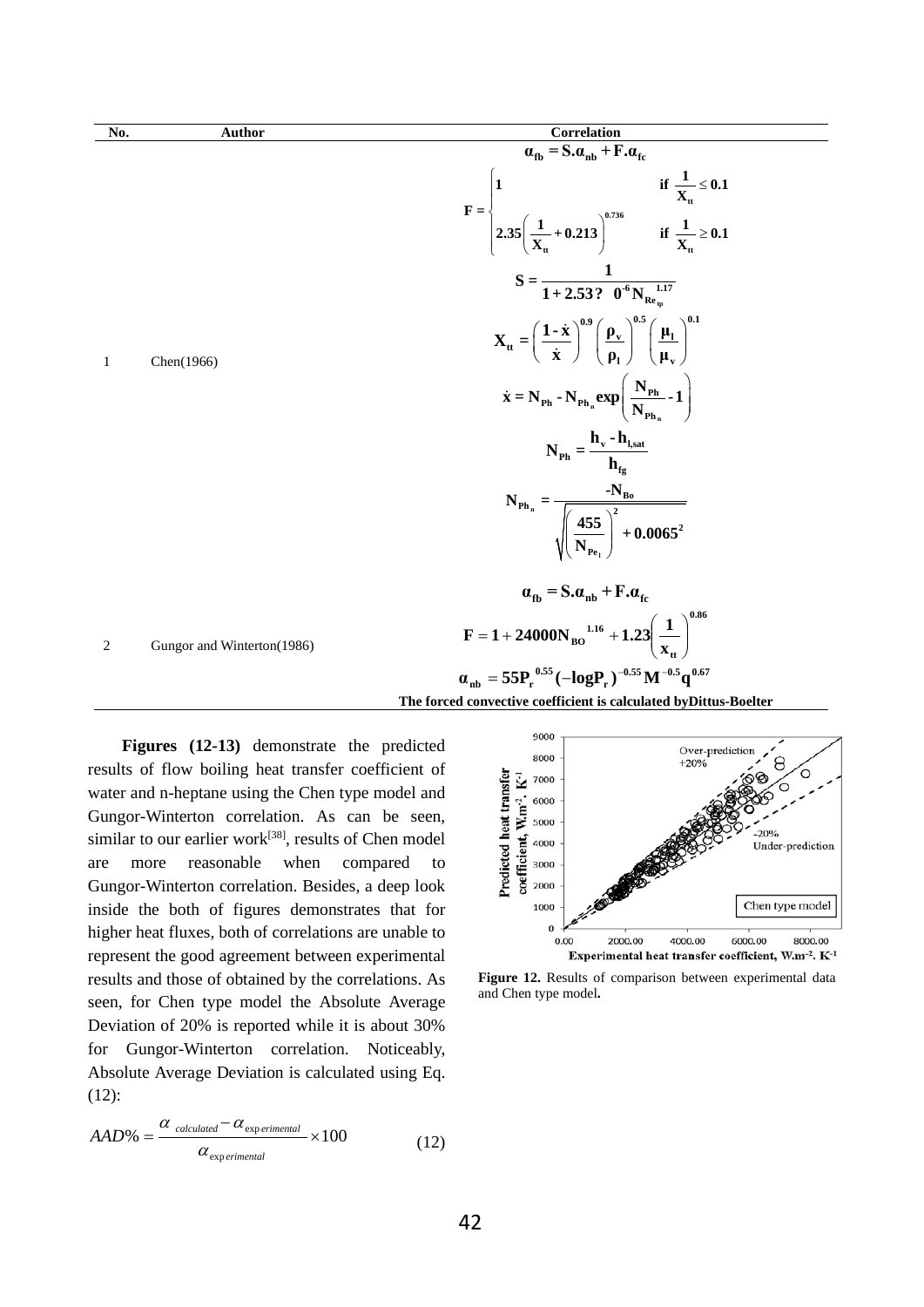

**Figure 13**. Results of comparison between experimental data and Gungor-Winterton correlation**.**

# **5. Conclusions**

Experimental studies on flow boiling heat transfer coefficient of n-heptane and deionized-water were conducted. n-heptane after experiments is a plausible coolant almost identical to water. Investigations on the operating parameters showed that:

- Heat flux has an indispensible effect on the forced convective and nucleate flow boiling heat transfer regions such that with increasing the heat flux, heat transfer coefficient slightly, dramatically increases for forced convective, nucleate boiling regions respectively. Also with increasing the heat flux, rate of generated bubbles considerably increases.
- Flow rate of flow is also the other important operating parameters that with increasing the flow rate, heat transfer coefficient for forced convective and nucleate boiling regions dramatically increases. Also with increasing the flow rate, smaller bubbles are seen due to reduction of resident time of bubbles near the heating surface. Also increase of flow rate creates a chaotic flow which lead to bubbles to be collapsed near the surface and improve the convection currents which consequently enhances the heat transfer coefficient in nucleate boiling region.
- A rough comparison between results and available correlations showed that Chen type model predicts the experimental data with reasonable deviation of 20% which is 30% for Gungor-Winterton correlation.

## **Nomenclatures**

- A area,  $m<sup>2</sup>$
- b distance, m
- Bo boiling number
- $C_p$  heat capacity, J.kg<sup>-1</sup>.<sup>o</sup>C<sup>-1</sup>
- $d_b$  bubble departing diameter, m
- dh hydraulic diameter, m
- f fanning friction number
- F enhancement factor
- h enthalpy, J.  $kg^{-1}$
- $\Delta H$ <sub>v</sub>heat of vaporization,  $J.kg^{-1}$
- *k* thermal conductivity,  $W.m^{-1}.°C^{-1}$
- *lth* heated length, m
- L heater length, m
- ΔL characteristic length in Eq. (15), m
- Nu Nusselt number
- Pe Peclet number
- Ph phase change number
- Pr reduced pressure
- Pr Prandtl number
- P pressure, Pa
- q heat, W
- Re Reynolds number
- Ra roughness, m

*s* distance between thermometer location

- and heat transfer surface, m
	- S suppression factor
	- T temperature, K
	- $\frac{x}{\dot{x}}$  liquid mass or mole fraction
	- *x* vapour mass fraction
	- $X<sub>tt</sub>$  Martinelli parameter
	- y vapor mass or mole fraction
	- *Subscripts-Superscripts*
	- b bulk
	- c critical
	- fb flow boiling
	- *in* inlet
	- out outlet
	- l liquid
	- m mixture
	- n number of components
	- nb nucleate boiling
	- r reduced
	- Sat saturated
	- *th* thermometers
	- *v* vapor
	- *w* Wall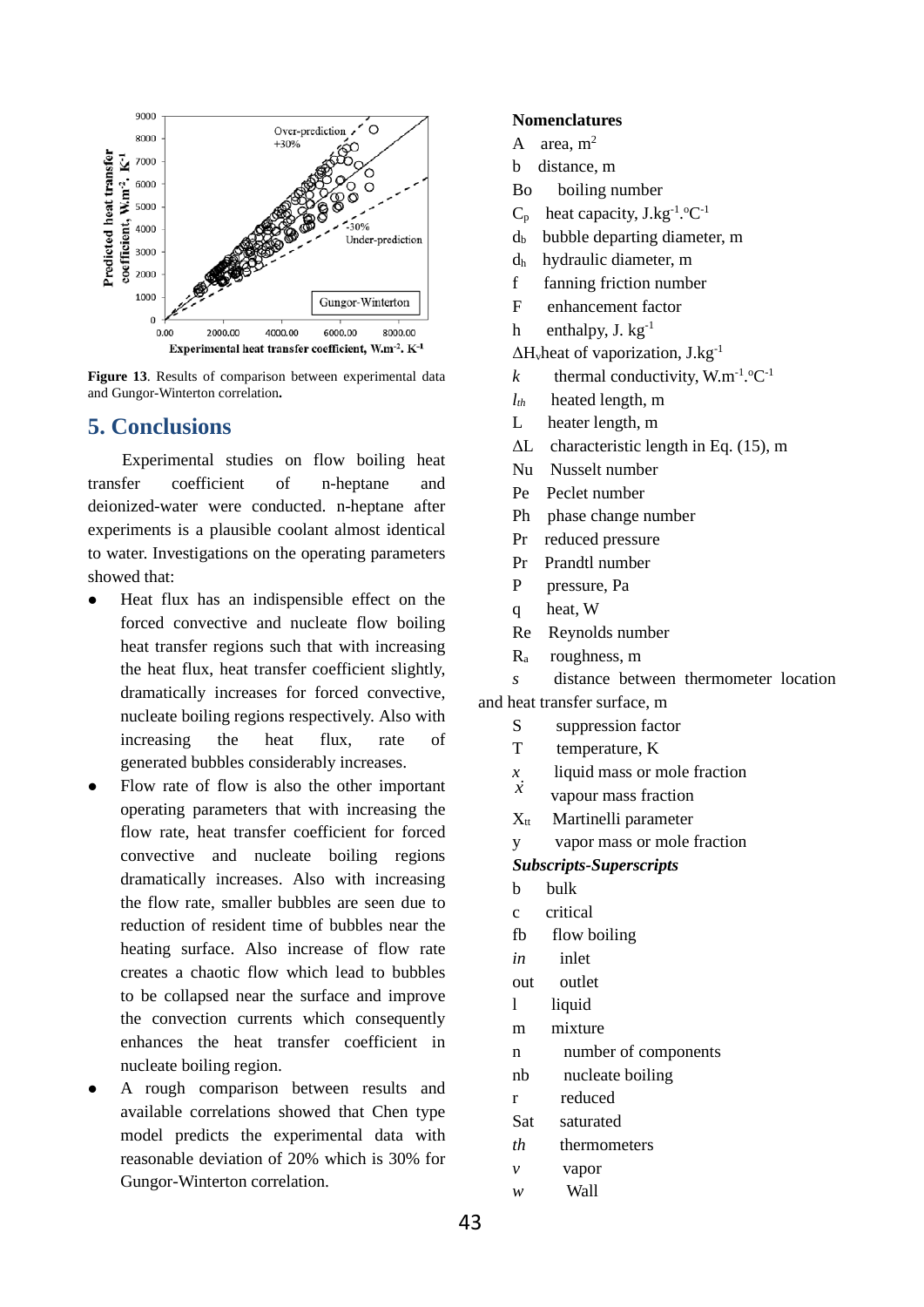#### *Greek symbols*

- $\alpha$  heat transfer coefficient, W.m<sup>-2</sup>.K<sup>-1</sup>
- $\rho$  density, kg.m<sup>-3</sup>
- $\mu$  viscosity, kg.m<sup>-1</sup>.s<sup>-1</sup>

# **Conflict of interest**

The authors declare that they have no conflict of interest.

# **References**

- 1. Zeitoun O. Subcooled flow boiling and condensation (Ph.D. Thesis). Canada: McMaster University; 1994.
- 2. Hewitt GF, Kersey HA, Lacey PMC, *et al*. Burnout and nucleation in climbing film flow. International Journal of Heat and Mass Transfer 1965; 8: 793–814.
- 3. Barbosa JR, Hewitt GF, Richardson SM. High-speed visualization of nucleate boiling in vertical annular flow. International Journal of Heat and Mass Transfer 2003; 46: 5153–5160.
- 4. You H, Sheikholeslami R, Doherty WOS. Flow boiling heat transfer of water and sugar solutions in an Annulus. Wiley Inter Science 2004; 50(6): 1119-1128.
- 5. Peyghambarzadeh SM, Vatani A, Jamialahmadi M. Application of asymptotic model for the prediction of fouling rate of calcium sulfate under sub-cooled flow boiling. Applied Thermal Engineering 2012; 39: 105-113.
- 6. Ahmadi R, Nouri-Borujerdi A, Jafari J, *et al*. Experimental study of onset of subcooled annular flow boiling. Progress in Nuclear Energy 2009; 51: 361–365.
- 7. Kew PA, Cornwell K. Correlations for the prediction of boiling heat transfer in small-diameter channels. Applied Thermal Engineering 1997; 17: 705–715.
- 8. Lin S, Kew PA, Cornwell K. Two-phase heat transfer to a refrigerant in a 1 mm diameter tube. International Journal of Refrigeration 2001; 24(1): 51–56.
- 9. Kandlikar SG, Grande WJ. Evolution of micro channel flow passages–Thermo hydraulic performance and fabrication technology. Heat Transfer Engineering 2003; 24(1): 3–17.
- 10. Kandlikar SG. Boiling heat transfer with binary mixtures; low boiling in plain tubes. Journal of Heat Transfer 1998; 120: 388–394.
- 11. Chen JC. A correlation for boiling heat transfer to saturated fluids inconvective flow. Industrial

& Engineering Chemistry Process Design and Development 1966; 5(3): 322-329.

- 12. Bergles AE, Lienhard VJH, Kendall GE, *et al*. Boiling and evaporation in small diameter channels. Heat Transfer Engineering 2003; 24: 18–40.
- 13. Celata GP, Cumo M, Setaro T. Forced convective boiling in binary mixtures. International Journal of Heat and Mass Transfer 1993; 36(13): 3299–3309.
- 14. Guerrieri SA, Talty RD. Proposed correlation of data for two-phasecomponent flow in pipes. Chemical Engineering Progress Symposium Series 1956; 52: 69–77.
- 15. Chang YS, Kim MS. Performance and heat transfer characteristics of hydrocarbon refrigerants in a heat pump system. International Journal of Refrigeration 2000; 23: 232–242.
- 16. Sivagnanam P, Balakrishnan AR, Varma YBG. On the mechanism of subcooled flow boiling of binary mixtures. International Journal of Heat and Mass Transfer 1994; 37: 681–689.
- 17. Ose Y, Kunugi T. Development of a boiling and condensation model on subcooled boiling phenomena. Energy Procedia 2011; 9: 605– 618.
- 18. Lima RJ, Quibén JM, Thome JR. Flow boiling in horizontal smooth tubes: New heat transfer results for R-134a at three saturation temperatures. Applied Thermal Engineering 2009; 29: 1289–1298.
- 19. Huo X, Chen L, Tian YS, *et al*. Flow boiling and flow regimes in small diameter tubes. Applied Thermal Engineering 2004; 24: 1225– 1239.
- 20. Salari E, Peyghambarzadeh SM, Sarafraz MM, *et al.* Boiling thermal performance of TiO<sub>2</sub> aqueous nanofluids as a coolant on a disc copper block, Periodica Polytechnica. Chemical Engineering 2016; 60(2): 106.
- 21. Sarafraz MM. Nucleate pool boiling of aqueous solution of citric acid on a smoothed horizontal cylinder. Heat and Mass Transfer 2012; 48(4): 611–619.
- 22. Nakhjavani M, Nikkhah V, Sarafraz MM, *et al*. Green synthesis of silver nanoparticles using green tea leaves: Experimental study on the morphological, rheological and antibacterial behavior. Heat and Mass Transfer 2017; 53(10): 3201–3209.
- 23. Sarafraz M, Peyghambarzadeh S, Alavi Fazel S, *et al.* Nucleate pool boiling heat transfer of binary nano mixtures under atmospheric pressure around a smooth horizontal cylinder. Periodica Polytechnica: Chemical Engineering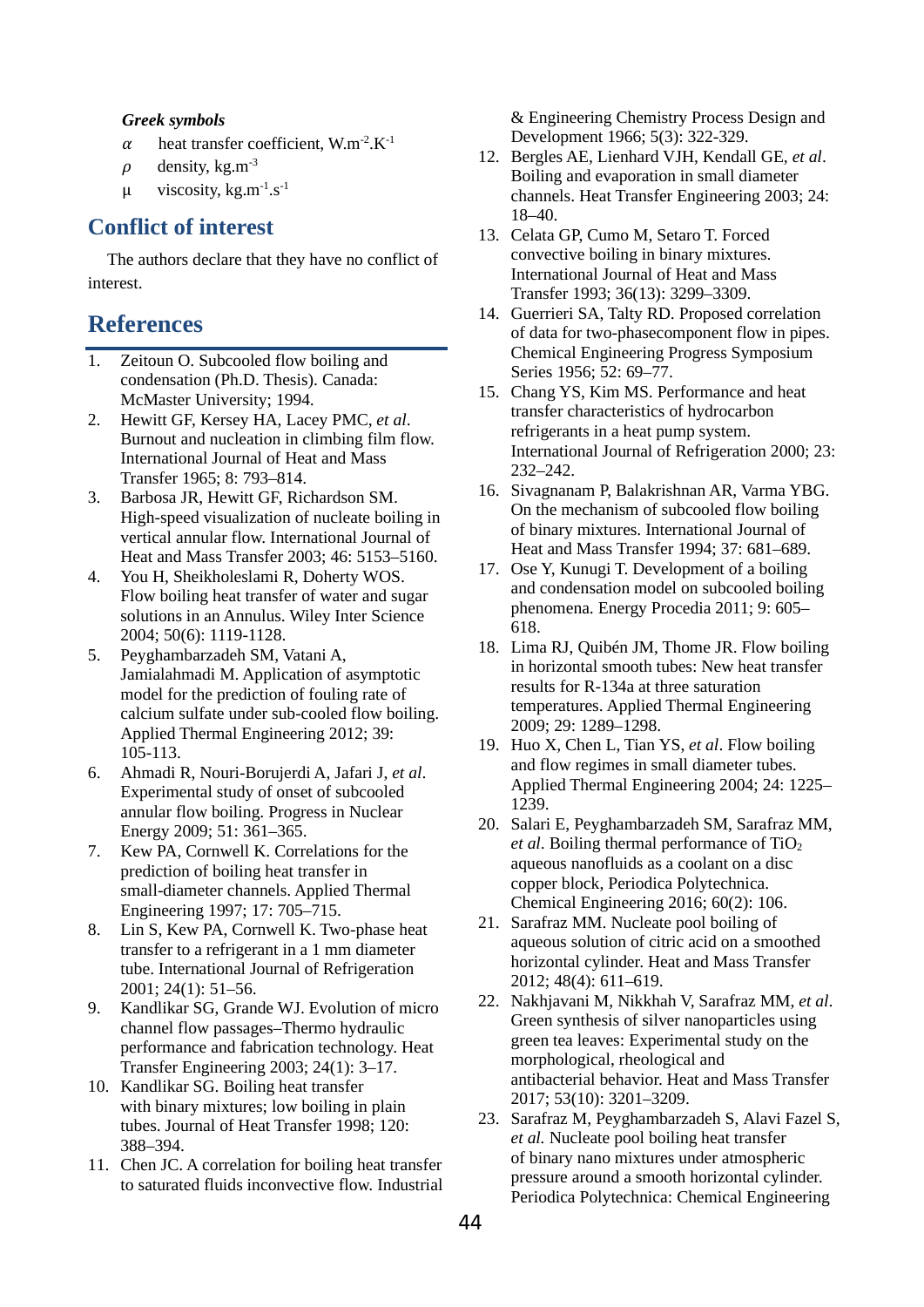2013; 57(1-2):71–77

- 24. Pourmehran O, Gorji TB, Gorji-Bandpy M, *et al*. Magnetic drug targeting through a realistic model of human tracheobronchial airways using computational fluid and particle dynamics. Biomechanics and Modeling in Mechanobiology 2016; 15(5): 1355–1374.
- 25. Zou X, Gong MQ, Chen GF, *et al*. Experimental study on saturated flow boiling heat transfer of R170/R290 mixtures in a horizontal tube. International Journal of Refrigeration 2010; 33: 371–380.
- 26. Lin PH, Fu BR, Chin Pan. Critical heat flux on flow boiling of methanol-water mixtures in a diverging micro-channel with artificial cavities. International Journal of Heat and Mass Transfer 2011; 54: 3156–3166.
- 27. Táboas F, Vallčs M, Bourouis M, *et al*. Assessment of boiling heat transfer and pressure drop correlations of ammonia/water mixture in a plate heat exchanger. International Journal of Refrigeration 2012; 35: 633–644.
- 28. Fernandez Seara J, Uhia FJ, Sieres J. Laboratory practices with the Wilson plot method. Experimental Heat Transfer 2007; 20: 123-135.
- 29. Kline SJ, McClintock FA. Describing uncertainties in single-sample experiments. Mechanical Engineering 1953; 75 (1): 3–12.
- 30. Joback KG. A unified approach to physical property estimation using multivariate statistical techniques (M.S. Thesis). Cambridge: Massachusetts Institute of Technology; 1984.
- 31. Spencer CF, Danner RP. Improved equation for prediction of saturated liquid density. Journal of Chemical & Engineering Data 1972; 17(2): 236–241.
- 32. Bruce E, Poling J, Prausnitz M, *et al*. The properties of gases and liquids, 5<sup>th</sup> ed. New York: The McGraw-Hill Companies; 2004. p. 10-11, 10-70.
- 33. Ruzicka V, Domalski ES. Estimation of the heat capacities of organic liquids as a function of temperature using group additives. Compounds of carbon, hydrogen, halogens, nitrogen, oxygen, and sulfur. Journal of Physical and Chemical Reference Data 1993; 22: 619–657.
- 34. Fernández-Seara J, Uhía FJ, Sieres J. Laboratory practices with the Wilsonplot method. Experimental Heat Transfer 2007; 20: 123–135.
- 35. Peyghambarzadeh SM, Sarafraz MM, Vaeli N, *et al*. Forced convective and subcooled flow boiling heat transfer to pure water and n-heptane in an annular heat exchanger. Annals

of Nuclear Energy 2013; 53: 401–410.

- 36. Sarafraz MM, Peyghambarzadeh SM, Vaeli N. Subcooled flow boiling heat transfer of ethanol aqueous solutions in vertical annulus space. Chemical Industry & Chemical Engineering Quarterly 2012; 18(2): 315−327.
- 37. Sarafraz MM, Peyghambarzadeh SM. Experimental study on subcooled flow boiling heat transfer to water–diethylene glycol mixtures as a coolant inside a vertical annulus. Experimental Thermal and Fluid Science 2013; 50: 154–162.
- 38. Sarafraz MM, Peyghambarzadeh SM. Influence of thermodynamic models on the prediction of pool boiling heat transfer coefficient of dilute binary mixtures. International Communications in Heat and Mass Transfer 2012; 39(8): 1303–1310.
- 39. Biglarian M, Gorji MR, Pourmehran O, *et al*. H2O based different nanofluids with unsteady condition and an external magnetic field on permeable channel heat transfer. International Journal of Hydrogen Energy 2017; 42 (34): 22005–22014.
- 40. Tabassum R, Mehmood R, Pourmehran O, *et al*. Impact of viscosity variation on oblique flow of Cu–H2O nanofluid. Proceedings of the Institution of Mechanical Engineers, Part E: Journal of Process Mechanical Engineering 2017; 232(5): 622–631.
- 41. Sarafraz MM, Peyghambarzadeh SM, Nucleate pool boiling heat transfer to  $Al_2O_3$ -water and TiO2-water nanofluids on horizontal smooth tubes with dissimilar homogeneous materials. Chemical and Biochemical Engineering Quarterly 2012; 26 (3): 199-206.
- 42. Sarafraz MM, Peyghambarzadeh SM, Alavifazel SA. Enhancement of nucleate pool boiling heat transfer to dilute binary mixtures using endothermic chemical reactions around the smoothed horizontal cylinder. Heat and Mass Transfer 2012; 48 (10): 1755–1765.
- 43. Sarafraz MM, Hormozi F. Forced convective and nucleate flow boiling heat transfer to alumnia nanofluids. Periodica Polytechnica Chemical Engineering 2014; 58 (1): 37–46.
- 44. Sarafraz MM, Hormozi F, Silakhori M. *et al.* On the fouling formation of functionalized and non-functionalized carbon nanotube nano-fluids under pool boiling condition. Applied Thermal Engineering 2016; 95: 433– 444.
- 45. Sarafraz MM. Experimental investigation on pool boiling heat transfer to formic acid, propanol and 2-butanol pure liquids under the atmospheric pressure. Journal of Applied Fluid